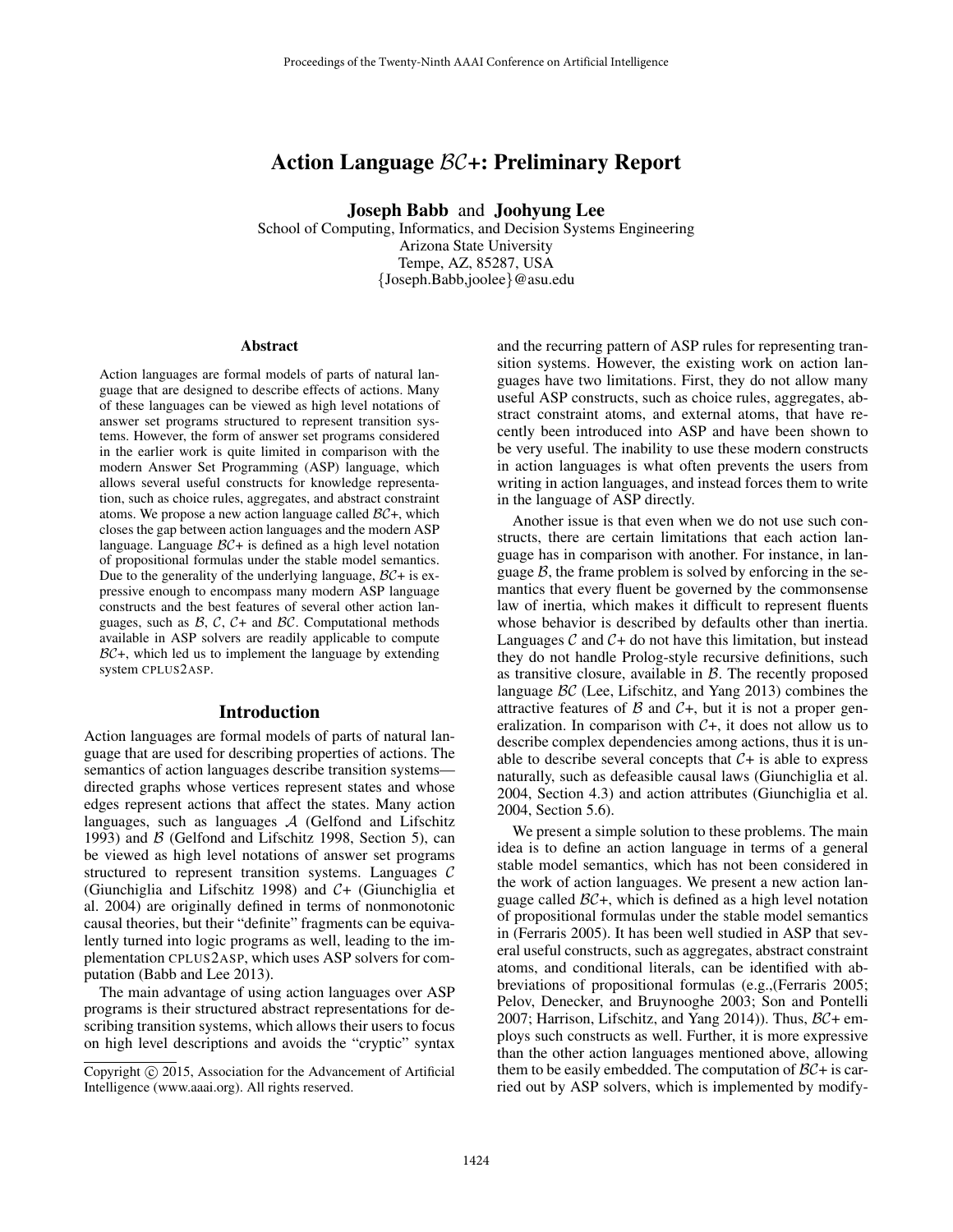ing system CPLUS2ASP (Babb and Lee 2013), which was originally designed to compute  $C+$  using ASP solvers.

The paper is organized as follows. We first review propositional formulas under the stable model semantics, and how they express the concept of defaults in the presence of uniqueness and existence of value constraints. Next we present the syntax and the semantics of  $BC+$ , as well as a useful fragment and abbreviations. We also show how propositional formulas under the stable model semantics can be viewed as a special case of  $BC+$ . Then we show how each of  $BC$  and  $C+$  can be embedded in  $BC+$ , and explain the advantages of  $BC +$  over the two languages.

### Preliminaries

According to (Ferraris 2005), stable models of a propositional formula are defined as follows. The *reduct*  $F^{X}$  of a propositional formula  $F$  relative to a set  $X$  of atoms is the formula obtained from  $F$  by replacing every maximal subformula that is not satisfied by X with  $\bot$ . Set X is called a *stable model* of F if X is a minimal set of atoms satisfying  $F^X$ . It has been shown that logic programs can be identified with propositional formulas under the stable model semantics in the form of conjunctions of implications.

Throughout this paper, we consider propositional formulas whose signature  $\sigma$  consists of atoms of the form  $c=v$ , <sup>1</sup> where c is called a *constant* and is associated with a finite set *Dom*(*c*) of cardinality  $\geq 2$ , called the *domain*, and *v* is an element of its domain. If the domain of c is  $\{f, t\}$  then we say that c is *Boolean*; we abbreviate  $c = t$  as c and  $c = f$ as ∼c.

Bartholomew and Lee [2014] show that this form of propositional formulas is useful to express the concept of default values on multi-valued fluents. By *UEC<sub>σ</sub>* ("Uniqueness and Existence Constraint") we denote the conjunction of

$$
\bigwedge_{v \neq w \; : \; v, w \in Dom(c)} \neg (c = v \land c = w), \tag{1}
$$

and

$$
\neg \neg \bigvee_{v \in Dom(c)} c = v . \tag{2}
$$

for all constants  $c$  of  $\sigma$ . It is clear that an interpretation of  $\sigma$  that satisfies  $UEC_{\sigma}$  can be identified with a function that maps each constant  $c$  into an element in its domain.

**Example 1** *Consider a signature*  $\sigma$  *to be* { $c=1, c=2, c=$ 3<sup>}</sup>, where c is a constant and  $Dom(c) = \{1, 2, 3\}$ . UEC<sub> $\sigma$ </sub> is

$$
\neg(c=1 \land c=2) \land \neg(c=2 \land c=3) \land \neg(c=1 \land c=3)
$$
  

$$
\land \neg \neg(c=1 \lor c=2 \lor c=3).
$$

*Let*  $F_1$  *be*  $(c = 1 \lor \neg(c = 1)) \land UEC_{\sigma}$ *. Due to*  $UEC_{\sigma}$ *, each of*  $\{c = 1\}$ ,  $\{c = 2\}$ , and  $\{c = 3\}$  *is a model of*  $F_1$ *, but*  ${c=1}$  *is the only stable model of*  $F_1$ <sup>2</sup>. This is because the *reduct*  $F_1^{\{c=1\}}$  *is equivalent to*  $c$  = 1*, for which*  $\{c$  = 1 $\}$  *is the minimal model. On the other hand, for instance, the reduct*  $F_1^{\{c=2\}}$  is equivalent to  $\top$ , for which the minimal model is  $\emptyset$ *, not*  $\{c=2\}$ *.* 

Let  $\tilde{F}_2$  be  $\tilde{F}_1$  conjoined with  $c=2$ . Similarly, we can check *that the only stable model of*  $F_2$  *is*  $\{c = 2\}$ *. This illustrates the nonmonotonicity of the semantics.*

Note that the presence of double negations is essential in (2). Without them,  $F_1$  would have three stable models:  ${c=1}, {c=2}, \text{and } {c=3}.$ 

In ASP, formulas of the form F ∨ ¬F are called *choice formulas* and denoted by  $\{F\}^{\text{ch}}$ . For example,  $F_1$  above can be written as  $\{c=1\}^{\text{ch}} \wedge \text{UEC}_{\sigma}$ . As shown in Example 1, in the presence of  $\hat{UEC}_{\sigma}$ , a formula of the form  $\{c = v\}^{\text{ch}}$ expresses that  $c$  has the value  $v$  by default, which can be overridden in the presence of other evidence (Bartholomew and Lee 2014).

Aggregates in ASP can be understood as shorthand for propositional formulas as shown in (Ferraris 2005). For instance, the count aggregate expression  $2\{p, q, r\}$  is shorthand for  $(p \wedge q) \vee (q \wedge r) \vee (p \wedge r)$ .

# Syntax of  $BC +$

The syntax of language  $BC +$  is similar to the syntax of  $C +$ . The following description repeats the syntax description in Section 4.2 from (Giunchiglia et al. 2004). In language BC+, constants are divided into two groups: *fluent constants* and *action constants*. Fluent constants are further divided into *regular* and *statically determined*.

A fluent formula is a formula such that all constants occurring in it are fluent constants. An action formula is a formula that contains at least one action constant and no fluent constants.

A *static law* is an expression of the form

caused 
$$
F
$$
 if  $G$  (3)

where  $F$  and  $G$  are fluent formulas. An action dynamic law is an expression of the form  $(3)$  in which F is an action formula and  $G$  is a formula. A fluent dynamic law is an expression of the form

caused 
$$
F
$$
 if  $G$  after  $H$  (4)

where  $F$  and  $G$  are fluent formulas and  $H$  is a formula, provided that F does not contain statically determined constants. Static laws can be used to talk about causal dependencies between fluents in the same state; action dynamic laws can be used to express causal dependencies between concurrently executed actions; fluent dynamic laws can be used for describing direct effects of actions.

A causal law is a static law, an action dynamic law, or a fluent dynamic law. An action description is a finite set of causal laws.

The formula  $F$  in each of causal laws (3) and (4) is called the head of the causal law.

#### Semantics of  $BC+$

For any action description  $D$ , we define a sequence of propositional formulas  $PF_0(D), PF_1(D), \ldots$  so that the stable models of  $PF_m(D)$  represent paths of length m in the transition system corresponding to D. The signature  $\sigma_{D,m}$  of  $PF_m(D)$  has the constants *i*: *c* such that

<sup>&</sup>lt;sup>1</sup>Note that  $c = v$  is an atom in the propositional signature, and not an equality in first-order logic.

<sup>&</sup>lt;sup>2</sup>We identify an interpretation with the set of atoms that are true in it.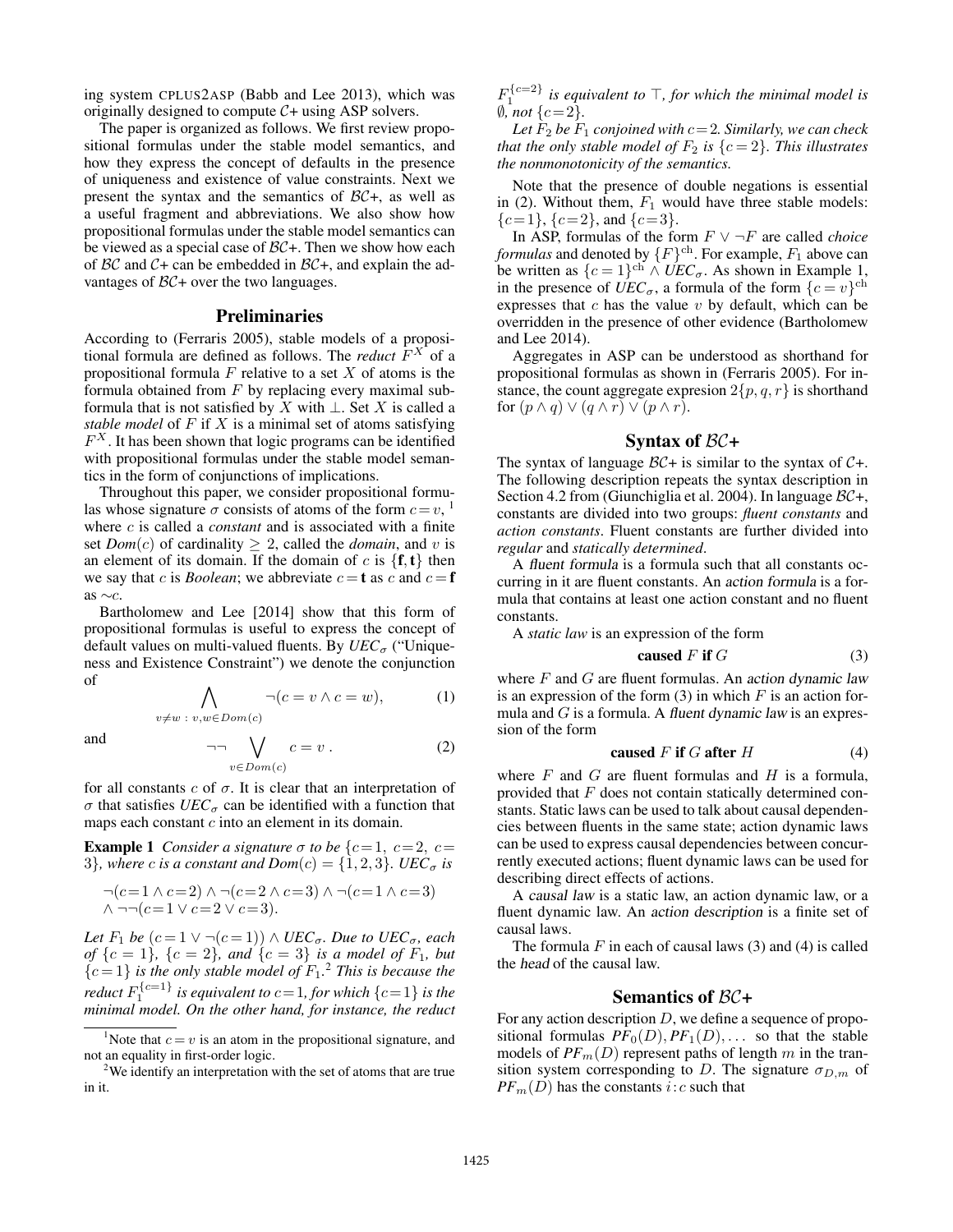

Figure 1: The transition system described by *SD*.

- $i \in \{0, \ldots, m\}$  and c is a fluent constant of D, and
- $i \in \{0, \ldots, m-1\}$  and c is an action constant of D.

The domain of i: c is the same as the domain of c. By  $i: F$  we denote the result of inserting  $i$ : in front of every occurrence of every constant in formula F. The translation  $PF_m(D)$  is the conjunction of

•

$$
i: F \leftarrow i: G \tag{5}
$$

for every static law (3) in D and every  $i \in \{0, \ldots, m\},$ and (5) for every action dynamic law (3) in  $D$  and every  $i \in \{0, \ldots, m-1\}$ <sup>3</sup>

•

$$
i+1: F \leftarrow (i+1:G) \land (i:H) \tag{6}
$$

for every fluent dynamic law (4) in D and every  $i \in$  $\{0, \ldots, m-1\};$ 

•

$$
\{0:c=v\}^{\text{ch}}\tag{7}
$$

for every regular fluent constant c and every  $v \in Dom(c)$ ;

•  $UEC_{\sigma_{D,m}}$ , which can also be abbreviated using the count aggregate as the conjunction of

$$
\leftarrow \neg 1\{i:c = v_1,\ldots,i:c = v_m\}1\tag{8}
$$

for every *i*: *c* in  $\sigma_{D,m}$  and every  $v_1, \ldots, v_m$  in  $Dom(i:c)$ .

Note how the translation  $PF_m(D)$  treats regular and statically determined fluent constants in different ways: formulas  $(7)$  are included only when c is regular. Statically determined fluents are useful for describing defined fluents, whose value is determined by the fluents in the same state only. We refer the reader to (Giunchiglia et al. 2004, Section 5) for more details.

As an example, the transition system shown in Figure 1 can be described by the following action description *SD*, where  $p$  is a Boolean regular fluent constant and  $q$  is a Boolean action constant.

caused 
$$
p
$$
 if  $\top$  after  $a$ ,  
caused  $\{a\}^{\text{ch}}$ ,  
caused  $\{\sim a\}^{\text{ch}}$ ,  
caused  $\{p\}^{\text{ch}}$  if  $\top$  after  $p$ ,  
caused  $\{\sim p\}^{\text{ch}}$  if  $\top$  after  $\sim p$ ,

The translation  $PF_m(SD)$  turns this description into the following propositional formulas. The first line of (9) is turned into the formulas

$$
i+1:p \leftarrow i:a
$$

```
<sup>3</sup>We identify F \leftarrow G with G \rightarrow F.
```
 $(0 \le i < m)$ , the second and the third lines into

$$
\{i \colon a\}^{\text{ch}}, \qquad \{i \colon \sim a\}^{\text{ch}} \tag{10}
$$

 $(0 \le i < m)$ , and the fourth and the fifth lines into

$$
\{i+1:p\}^{\text{ch}} \leftarrow i:p, \qquad \{i+1:\sim p\}^{\text{ch}} \leftarrow i:\sim p
$$
\n(11)

 $(0 \leq i < m)$ . In addition,

$$
\{0:p\}^{\text{ch}}, \qquad \quad \{0:\sim p\}^{\text{ch}}
$$

come from (7), and

$$
\leftarrow \neg 1\{i : p, i : \neg p\}1 \qquad (0 \le i \le m),
$$
  

$$
\leftarrow \neg 1\{i : a, i : \neg a\}1 \qquad (0 \le i < m)
$$

come from (8).

For every stable model X of  $PF_0(D)$ , the set of fluent formulas  $c = v$  such that  $0 : c = v$  belongs to X is a *state* of D. In view of the uniqueness and existence of value constraints, for every state  $s$  and every fluent constant  $c$ , there is exactly one v such that  $c=v$  belongs to s.

For every stable model X of  $PF_1(D)$ , D includes the transition  $\langle s_0, e, s_1 \rangle$ , where  $s_i$   $(i = 0, 1)$  is the set of fluent formulas  $c = v$  such that  $i : c = v$  belongs to X, and e is the set of action formulas  $c=v$  such that  $0 : c=v$  belongs to X.

The soundness of this definition is guaranteed by the following fact:

**Theorem 1** *For every transition*  $\langle s_0, e, s_1 \rangle$ *,*  $s_0$  *and*  $s_1$  *are states.*

The stable models of  $PF_m(D)$  represent the paths of length  $m$  in the transition system corresponding to  $D$ . For  $m = 0$  and  $m = 1$ , this is clear from the definition of a transition system; for  $m > 1$  this needs to be verified as the following theorem shows.

For every set X of elements of the signature  $\sigma_{D,m}$ , let  $X^i$  $(i < m)$  be the triple consisting of

- the set consisting of atoms A such that  $i:A$  belongs to  $X$ , and A contains fluent constants,
- the set consisting of atoms A such that  $i:A$  belongs to X, and A contains action constants, and
- the set consisting of atoms A such that  $(i+1)$ : A belongs to X, and A contains fluent constants.

**Theorem 2** For every  $m \geq 1$ , X is a stable model of  $PF_m(D)$  *iff*  $X^0, \ldots, X^{m-1}$  *are transitions.* 

For example,  $\{0 : \sim p, 0 : \sim a, 1 : \sim p, 1 : a, 2 : p\}$  is a stable model of *PF*<sub>2</sub>(*SD*), and each of  $\langle \sim p, \sim a, \sim p \rangle$  and  $\langle \sim p, a, p \rangle$ is a transition of *SD*.

### Useful Abbreviations

Like  $C+$ , several intuitive abbreviations of causal laws can be defined for  $\mathcal{BC}+$ . Expression "default  $c = v$  if  $F$ " stands for "caused  $\{c = v\}^{\text{ch}}$  if  $F$ ."<sup>4</sup> This abbreviation is intuitive in view of the reading of choice formulas in the presence of uniqueness and existence of value constraints we introduced earlier (recall Example 1). Similarly,

### default  $c=v$  if F after  $G$

<sup>&</sup>lt;sup>4</sup>Here and after, we often omit if F if F is  $\top$ .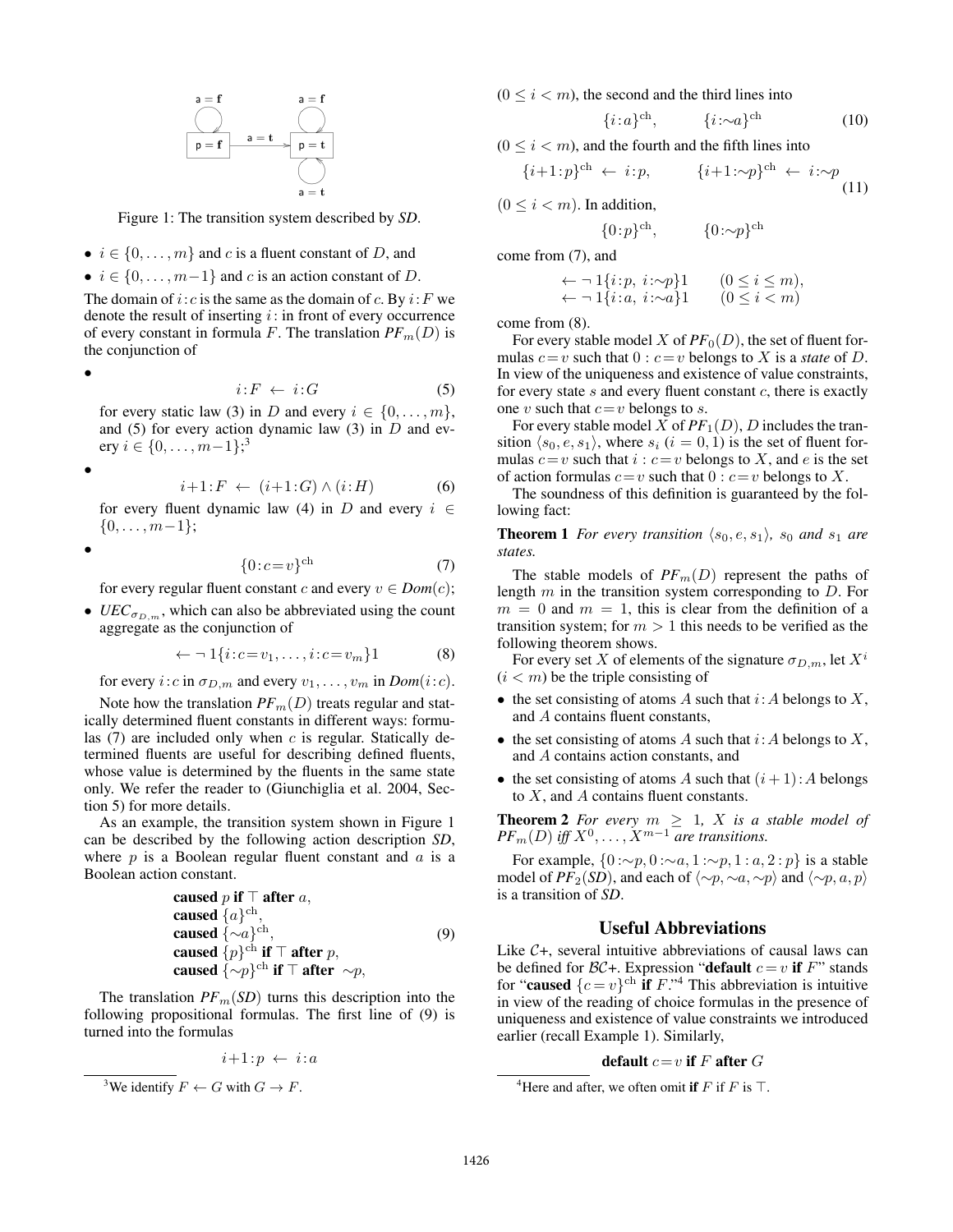stands for "caused  $\{c=v\}^{\text{ch}}$  if F after G."

Other abbreviations of  $BC +$  causal laws are defined similarly as in  $C+$ .

- If  $c$  is a Boolean action constant, we express that  $F$  is an effect of executing  $c$  by " $c$  causes  $F$ ," which stands for the fluent dynamic law "caused F if  $\top$  after c."
- If  $c$  is an action constant, the expression "exogenous  $c$ " stands for the action dynamic laws "default  $c=v$ " for all  $v \in Dom(c)$ .
- If  $c$  is a regular fluent constant, the expression "inertial  $c$ " stands for the fluent dynamic laws "default  $c=v$  after  $c=v$ " for all  $v \in Dom(c)$ .
- "constraint  $F$ " where  $F$  is a fluent formula stands for the static law "caused  $\perp$  if  $\neg F$ ."
- "always  $F$ " stands for the fluent dynamic law "caused  $\perp$  if  $\top$  after  $\neg F$ ."
- "nonexecutable  $F$  if  $G$ " stands for the fluent dynamic law "caused  $\perp$  if  $\top$  after  $F \wedge G$ ."

### Embedding Formulas under SM in BC+

We defined the semantics of  $BC + by$  reducing the language to propositional formulas under the stable model semantics. The reduction in the opposite direction is also possible.

Any propositional formula  $F$  under the stable model semantics can be turned into an action description in  $\mathcal{BC}$ + by treating every atom of  $F$  as a statically determined fluent constant with Boolean values, rewriting  $F$  as the static law "caused F," and adding "default  $c = f$ " for every constant c.

Proposition 1 *The stable models of a propositional formula* F *are exactly the states of the transition system described by the* BC*+ description obtained from* F *by the above translation.*

It is known that the problem of determining the existence of stable models of propositional formulas is  $\Sigma_2^P$ -complete (Ferraris 2005). The same complexity applies to  $\beta \mathcal{C}$ + in view of Proposition 1. On the other hand, from the translation  $PF_m(D)$ , a useful fragment in NP can be defined based on the known results in ASP. The following is an instance.

We say that action description D is *definite* if the head of every causal law is either  $\bot$ , an atom  $c = v$ , or a choice formula  $\{c = v\}^{\text{ch}}$ . We say that a formula is a *simple* conjunction if it is a conjunction of atoms and count aggregates, each of which may be preceded by negation.

A simple action description is a definite action description such that  $G$  in every causal law  $(3)$  is a simple conjunction, and  $G$  and  $H$  in every causal law (4) are simple conjunctions. The next section presents an example of a simple action description.

### Example: Blocks World

An attractive feature of  $BC +$  is that aggregates (or more generally, abstract constraints) are directly usable in causal laws because they are understood as abbreviations of propositional formulas (Ferraris 2005; Pelov, Denecker, and Bruynooghe 2003; Son and Pontelli 2007; Lee and Meng

2009). We illustrate this advantage by formalizing an elaboration of the Blocks World from (Lee, Lifschitz, and Yang 2013) by a simple  $BC +$  description.

Let *Blocks* be a non-empty finite set of symbols (block names) that does not include the symbol *Table*. The action description below uses the following fluent and action constants:

- for each  $B \in \text{Blocks}$ , regular fluent constant  $Loc(B)$ ("Location") with the domain *Blocks* ∪ {*Table*}, and statically determined Boolean fluent constant *InTower*(B);
- for each  $B \in \mathit{Blocks}$ , Boolean action constant  $\mathit{Move}(B)$ ;
- for each B ∈ *Blocks*, action constant *Dest*(B) ("Destination") with the domain *Blocks*∪ {*Table*}∪ {*None*}, where *None* is an auxiliary symbol for an "undefined" value.

In the list of static and dynamic laws below,  $B$ ,  $B_1$  and  $B_2$ are arbitrary elements of *Blocks*, and L is an arbitrary element of *Blocks* ∪ {*Table*}.

Blocks are not on itself:

$$
constraint Loc(B) \neq B.
$$

The definition of *InTower*(B):

caused  $In Tower(B)$  if  $Loc(B) = Table$ , caused *InTower*(*B*) if  $Loc(B) = B_1 \wedge In Tower(B_1)$ , default ∼*InTower*(B).

Blocks don't float in the air:

constraint *InTower*(B).

No two blocks are on the same block:

constraint  $\{b : Loc(b) = B\}1$ .

Only k towers are allowed to be on the table (k is a positive integer):

constraint  ${b : Loc(b) = Table}$ k.

The effect of moving a block:

$$
Move(B) \text{ causes } Loc(B) = L \text{ if } Dest(B) = L
$$

A block cannot be moved unless it is clear:

**nonexecutable**  $Move(B)$  **if**  $Loc(B_1) = B$ .

Concurrent actions are limited by the number g of grippers:

always  $\{b : Move(b)\}$ g.

The commonsense law of inertia:

**inertial**  $Loc(B)$ .

Actions are exogenous:

**exogenous** 
$$
Move(B)
$$
,  
**exogenous**  $Dest(B)$ .

*Dest* is an attribute of *Move*:

always  $Dest(B)=None \leftrightarrow \neg Move(B)$ .

Besides the inability to represent aggregates, other action languages have difficulties in representing this example. Languages  $C$  and  $C+$  do not allow us to represent the recursive definition of *InTower*. Languages B and BC do not allow us to represent action attributes like *Dest*. (The usefulness of attributes in expressing elaboration tolerance was discussed in (Lifschitz 2000).)

In the following two sections, we compare  $BC +$  with  $BC$ and C+.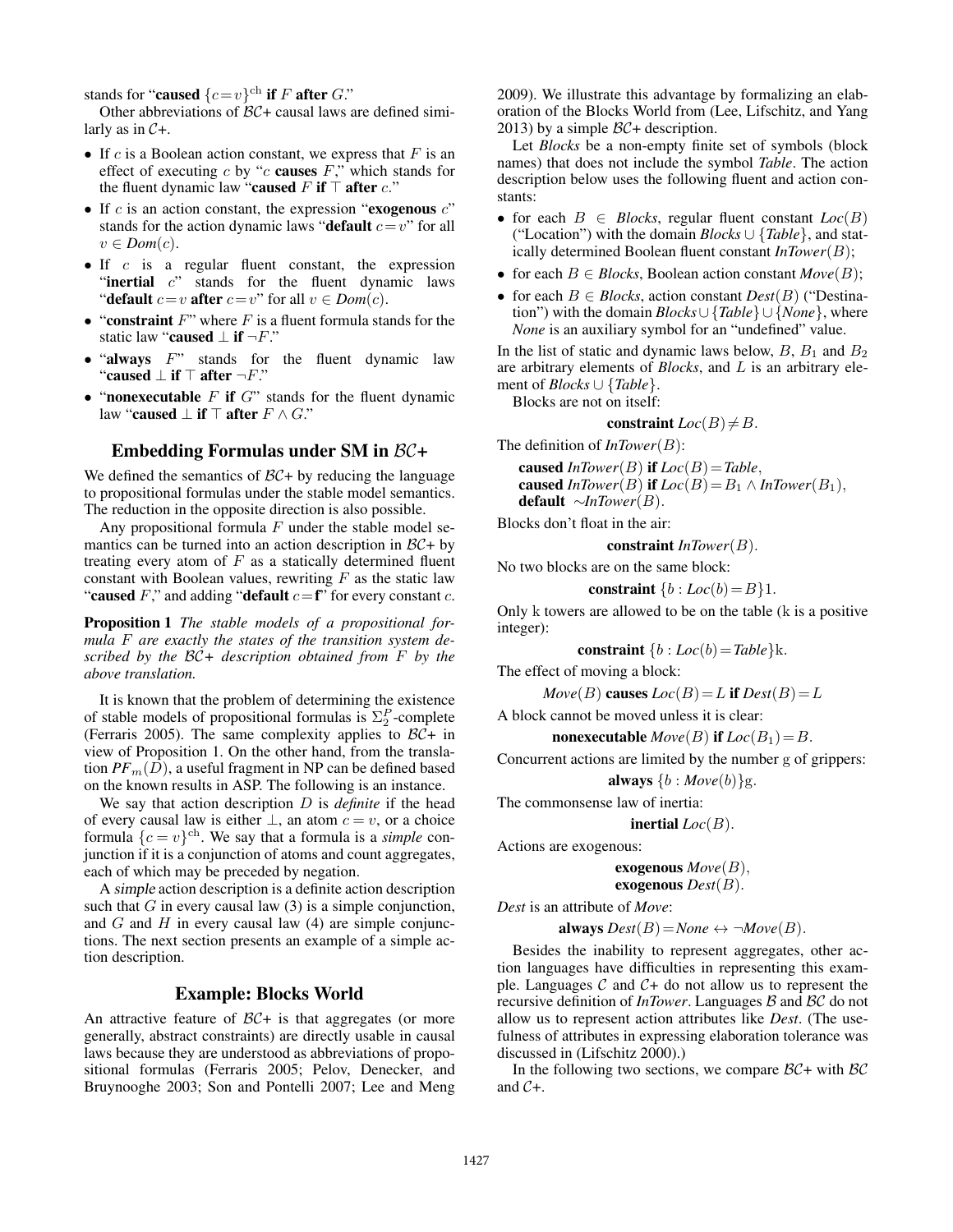# Relation to Language BC

Review: BC

The signature  $\sigma$  for a BC description D is defined the same as in  $BC +$  except that every action constant is assumed to be Boolean. The main syntactic difference between BC causal laws and  $BC +$  causal laws is that the former allows only the conjunction of atoms in the body, and distinguishes between if and if cons clauses.

A BC *static law* is an expression of the form

$$
A_0 \text{ if } A_1, \dots, A_m \text{ if cons } A_{m+1}, \dots, A_n \qquad (12)
$$

 $(n \ge m \ge 0)$ , where each  $A_i$  is an atom containing a fluent constant. It expresses, informally speaking, that every state satisfies  $A_0$  if it satisfies  $A_1, \ldots, A_m$ , and  $A_{m+1}, \ldots, A_n$ can be consistently assumed.

A BC *dynamic law* is an expression of the form

$$
A_0 \text{ after } A_1, \dots, A_m \text{ if cons } A_{m+1}, \dots, A_n \qquad (13)
$$

 $(n \ge m \ge 0)$ , where (i)  $A_0$  is an atom containing a regular fluent constant, (ii) each of  $A_1, \ldots, A_m$  is an atom containing a fluent constant, or  $a = t$  where a is an action constant, and (iii)  $A_{m+1}, \ldots, A_n$  are atoms containing fluent constants. It expresses, informally speaking, that the end state of any transition satisfies  $A_0$  if its beginning state and its action satisfy  $A_1, \ldots, A_m$ , and  $A_{m+1}, \ldots, A_n$  can be consistently assumed about the end state.

An *action description* in language BC is a finite set consisting of BC static and BC dynamic laws.

The semantics of  $BC$  is defined by using reduction  $PF_m^{BC}$ to a sequence of logic programs under the stable model semantics. The signature  $\sigma_{D,m}$  of  $PF^{\mathcal{BC}}_m$  is defined the same as that of  $PF_m$  defined in Section "Semantics of  $BC+$ ."

For any  $\mathcal{BC}$  action description D, by  $PF_{m}^{\mathcal{BC}}(D)$  we denote the conjunction of

```
•
```
 $i:A_0 \leftarrow i : (A_1 \wedge \cdots \wedge A_m \wedge \neg \neg A_{m+1} \wedge \cdots \wedge \neg \neg A_n)$ (14) for every BC static law (12) in D and every  $i \in$ 

•

 $\{0, \ldots, m\};$ 

$$
(i+1): A_0 \leftarrow i: (A_1 \wedge \cdots \wedge A_m) \wedge (i+1): (\neg \neg A_{m+1} \wedge \cdots \wedge \neg \neg A_n)
$$
(15)

for every BC dynamic law (13) in D and every  $i \in$  $\{0, \ldots, m-1\}$ ;

- the formula  $i : (a = t \lor a = f)$  for every action constant a and every  $i \in \{0, ..., m-1\}$ ;
- $\bullet$  the formula (7) for every regular fluent constant c and every element  $v \in Dom(c)$ ;
- the formulas (1) and (2) for every constant  $i:c$  in  $\sigma_{D,m}$ .

Note how the translations (14) and (15) treat if and ifcons clauses differently by either prepending double negations in front of atoms or not. In  $BC+$ , only one if clause is enough since the formulas are understood under the stable model semantics.

# Embedding  $\beta C$  in  $\beta C +$

Despite the syntactic differences, language BC can be easily embedded in  $BC +$  as follows. For any  $BC$  description D, we define the translation  $bc2bcp(D)$ , which turns a  $\mathcal{BC}$  description into an equivalent  $BC +$  description as follows:

• replace every causal law (12) with

caused  $A_0$  if  $A_1 \wedge \cdots \wedge A_m \wedge \neg \neg A_{m+1} \wedge \cdots \wedge \neg \neg A_n;$ (16)

• replace every causal law (13) with

caused  $A_0$  if  $\neg\neg A_{m+1}\wedge \cdots \wedge \neg\neg A_n$  after  $A_1\wedge \cdots \wedge A_m$ ;

• add the causal laws "exogenous  $a$ " for every action constant a.

Theorem 3 *For any action description* D *in language* BC*, the transition system described by* D *is identical to the transition system described by the description* bc2bcp(D) *in language* BC*+.*

#### Advantages of  $BC +$  over  $BC$

In BC, every action is assumed to be Boolean, and action dynamic laws are not available. This prevents us from describing defeasible causal laws (Giunchiglia et al. 2004, Section 4.3) and action attributes (Giunchiglia et al. 2004, Section 5.6), which  $\beta\mathcal{C}$ + and  $\mathcal{C}$ + are able to express naturally. Also, syntactically,  $\beta \mathcal{C}$  is not expressive enough to describe dependencies among actions. For a simple example, in BC+ we can express that action  $a_1$  is not executable when  $a_2$  is not executed at the same time by the fluent dynamic law

caused 
$$
\perp
$$
 after  $a_1 \wedge \neg a_2$ ,

but this not syntactically allowed in BC.

On the other hand, the presence of choice formulas in the head of BC+ causal laws and the different treatment of A and  $\neg\neg A$  in the bodies may look subtle to those who are not familiar with the stable model semantics for propositional formulas. Fortunately, in many cases one can hide these constructs by using the **default** proposition in  $BC +$  as the following example illustrates.

Consider the leaking container example from (Lee, Lifschitz, and Yang 2013) in which a container loses  $k$  units of liquid by default. This example was used in that paper to illustrate the advantages of  $BC$  over  $B$  that is able to express defaults other than inertia. In this domain, the default decrease of *Amount* over time can be represented in BC+ using the default proposition

$$
default Amount = x after Amount = x + k, \qquad (17)
$$

which stands for fluent dynamic law

caused  ${Amount=x}^{ch}$  after *Amount*=x+k,

which can be further turned into propositional formulas

$$
\{i+1:Amount = x\}^{ch} \leftarrow i:Amount = x + k \tag{18}
$$

 $(i < m)$ . On the other hand, the abbreviation (17) in BC stands for the causal law

caused  $Amount = x$  after  $Amount = x+k$  if cons  $Amount = x$ ,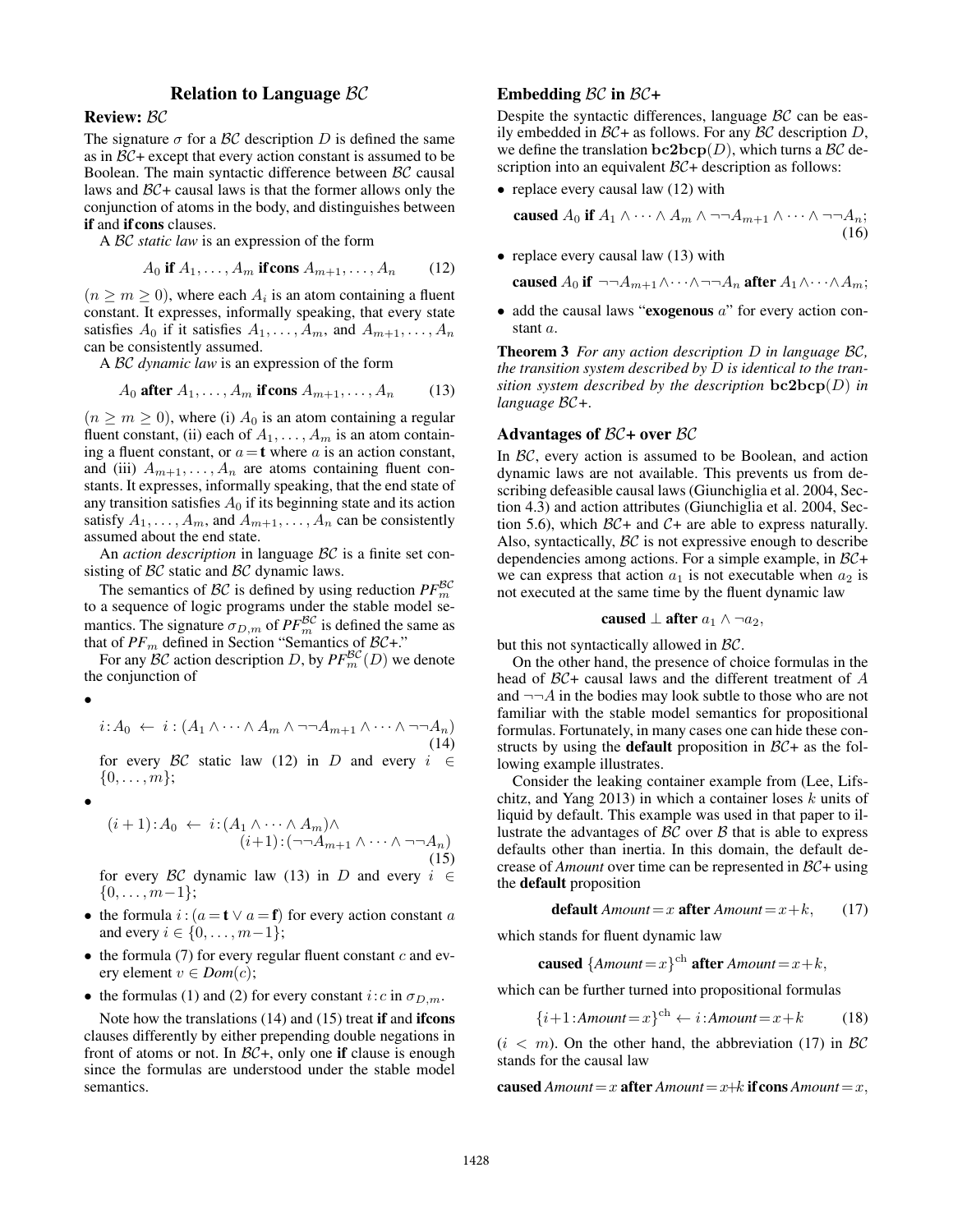Notation: s, s' ranges over {*Switch*<sub>1</sub>, *Switch*<sub>2</sub>};  $x, y$  ranges over  $\{Up, Dn\}.$ Regular fluent constants: Domains: *Status*(s) {*Up*, *Dn*} Action constants: Domains: *Flip*(s) Boolean

Causal laws:

*Flip*(s) causes *Status*(s) = x if *Status*(s) = y (x \ne y) caused  $Status(s) = x$  if  $Status(s')$  $)=y$   $(s \neq s', x \neq y)$ inertial *Status*(s) exogenous *Flip*(s)

Figure 2: Two Switches

which is further turned into

 $i+1:$ *Amount*= $x \leftarrow i:$ *Amount*= $x+k \wedge \neg \neg (i+1:$ *Amount*= $x)$ 

 $(i < m)$ , which is strongly equivalent to (18).

Our experience is that, in most cases, instead of remembering the subtle difference between if and if cons clauses in  $BC$ , it is more intuitive to use the **default** proposition in  $BC +$ .

### **Relation to**  $C+$

Due to the space limitation, we refer the reader to (Giunchiglia et al. 2004) for the review of  $C_{+}$ . The syntax of  $C$ + has the same form of causal laws as  $BC$ +.

#### Embedding Definite  $C+$  in  $BC+$

We say that  $C+$  action description D is *definite* if the head of every causal law is either  $\perp$  or an atom  $c = v$ . For any definite  $C+$  description D, we define the translation  $cp2bcp(D)$ , which turns a  $C+$  description into  $BC+$ , as follows:

• replace every  $C+$  causal law (3) with

caused 
$$
F
$$
 if  $\neg\neg G$ ;

• replace every  $C+$  causal law (4) with

caused F if 
$$
\neg\neg G
$$
 after H.

The following theorem asserts the correctness of this translation.

Theorem 4 *For any definite action description* D *in language* C*+, the transition system described by* D *is identical to the transition system described by the description* cp2bcp(D) *in language* BC*+.*

### Advantages of  $\beta\mathcal{C}$ + over  $\mathcal{C}$ +

Recall that the syntax of  $BC +$  is identical to the syntax of  $C +$ , but its semantics is given via the stable model semantics. An advantage of this approach is that it allows the advances in ASP directly usable in the context of action languages. We already observed that being able to use aggregates in  $BC +$ provides a succinct representation of the Blocks World domain. However, the expansion of choice formulas and aggregates into propositional formulas as in the stable model

semantics does not work in  $C+$  as defined in (Giunchiglia et al. 2004), which is based on nonmonotonic causal theories.

The embedding of  $C+$  in  $BC+$  tells us that if clauses always introduce double negations, whose presence do not necessarily lead to minimal models. This accounts for the fact that the definite fragment of  $C+$  does not handle the concept of transitive closure correctly. The inability to consider minimal models in such cases introduce some unintuitive behavior of  $C+$  in representing causal dependencies among fluents.

Consider two switches which can be flipped but cannot be both up or down at the same time. If one of them is down and the other is up, the direct effect of flipping only one switch is changing the status of that switch, and the indirect effect is changing the status of the other switch. This domain can be represented in  $BC +$  as shown in Figure 2.

The description in  $BC +$  has the following four transitions possible from the initial state where *Switch*<sup>1</sup> is *Dn* and *Switch*<sup>2</sup> is *Up*:

 $\{\{St(Sw_1)=Dn, St(Sw_2)=Up\},\}$ {∼*Flip*(*Sw*1), ∼*Flip*(*Sw*2)}, {*St*(*Sw*1)=*Dn*, *St*(*Sw*2)=*Up*}i,  $\{\{St(Sw_1)=Dn, St(Sw_2)=Up\},\}$  ${Flip(Sw_1), ∼Flip(Sw_2)}$ ,  ${Sf(Sw_1) = Up, St(Sw_2) = Dn}$ ,  $\{\{St(Sw_1)=Dn, St(Sw_2)=Up\},\}$ {∼*Flip*(*Sw*1), *Flip*(*Sw*2)}, {*St*(*Sw*1)=*Up*, *St*(*Sw*2)=*Dn*}i,  $\{\{St(Sw_1)=Dn, St(Sw_2)=Up\},\}$  ${Flip(Sw_1), Fib(Sw_2)}$ ,  ${Sf(Sw_1) = Up, St(Sw_2) = Dn}$ .

The second and the third transitions exhibit the indirect effect of the action *Flip*. If this description is understood in  $C_{+}$ , five transitions are possible from the same initial state: in addition to the four transitions above,

$$
\langle \{St(Sw_1) = Dn, St(Sw_2) = Up\},\
$$
  

$$
\{\sim\t\t\t\tFlip(Sw_1), \sim\t\t\t\t\t\t\tFlip(Sw_2)\}, \{St(Sw_1) = Up, St(Sw_2) = Dn\}\}\
$$

is also a transition because, according to the semantics of  $C_{+}$ , this is causally explained by the cyclic causality. Obviously, this is unintuitive.

#### **Conclusion**

We implemented language  $\beta \mathcal{C}$ + by modifying system CPLUS2ASP (Babb and Lee 2013), which was originally designed to compute the definite fragment of  $C+$  using ASP solvers. As the translation  $PF_m^{\mathcal{C}+}(D)$  for  $\mathcal{C}$ + is similar to the translation  $PF_m(D)$  for  $\mathcal{BC}$ +, modifying this translation to accept BC+ input is straightforward.

Besides the action languages considered in this paper, language  $\mathcal K$  (Eiter et al. 2004) is also defined via ASP. Since  $\mathcal K$ assumes knowledge-states, it is not directly comparable to BC+ which assumes world-states.

A further extension of  $BC +$  is possible. It is straightforward to extend  $BC+$  to the first-order level, by using the firstorder stable model semantics from (Ferraris, Lee, and Lifschitz 2011) or its extension with generalized quantifiers (Lee and Meng 2012) in place of propositional formulas. This will allow  $BC +$  to include more general constructs, such as constraint atoms, external atoms, nonmonotonic dl-atoms, as they are instances of generalized quantifiers as shown in (Lee and Meng 2012).